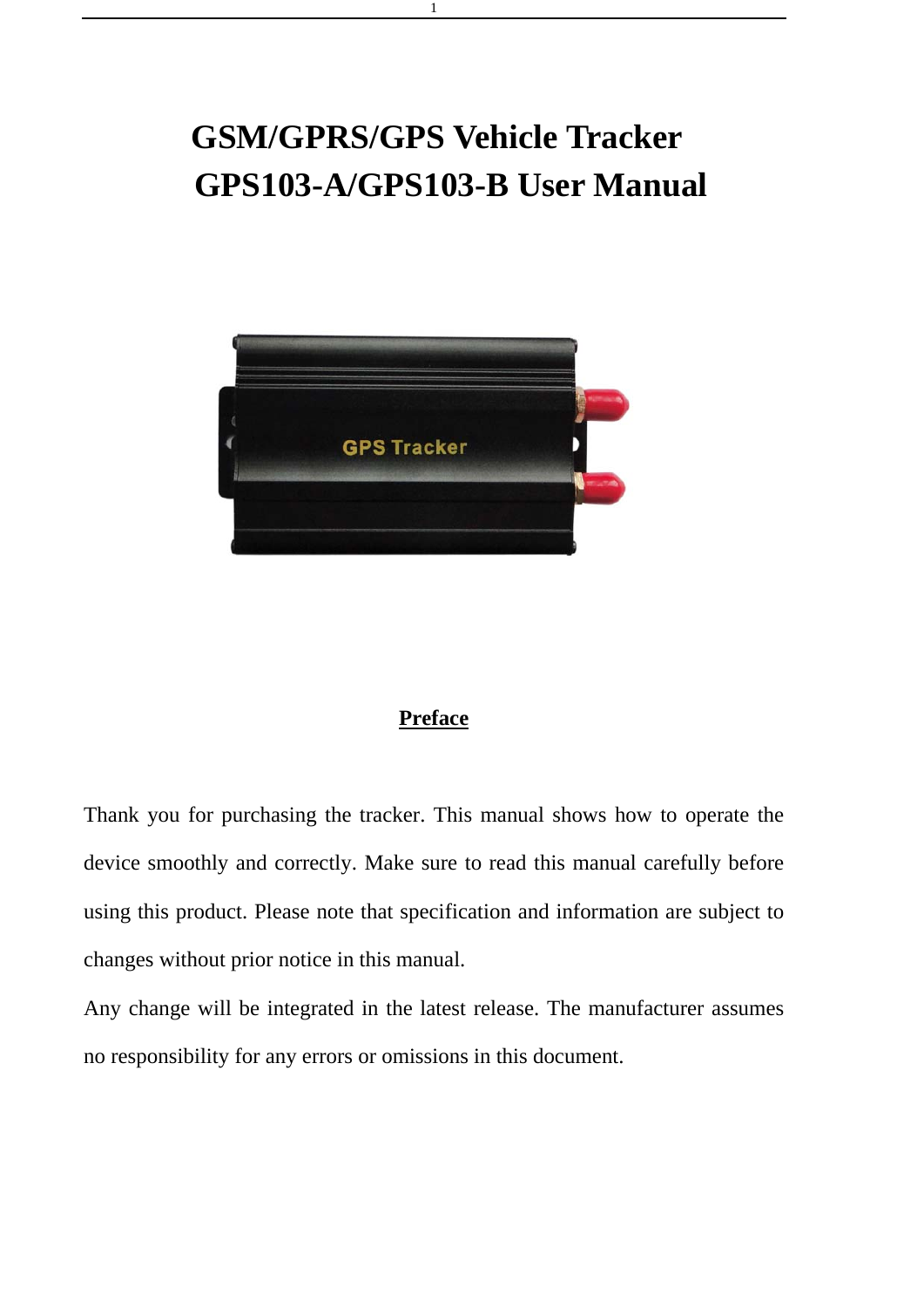| 6.18 Function of Remote Control (Option, for model B ONLY)18 |  |
|--------------------------------------------------------------|--|
|                                                              |  |
|                                                              |  |
|                                                              |  |
|                                                              |  |
|                                                              |  |
|                                                              |  |
|                                                              |  |
|                                                              |  |
|                                                              |  |
|                                                              |  |
|                                                              |  |
|                                                              |  |
|                                                              |  |
|                                                              |  |

# **Contents**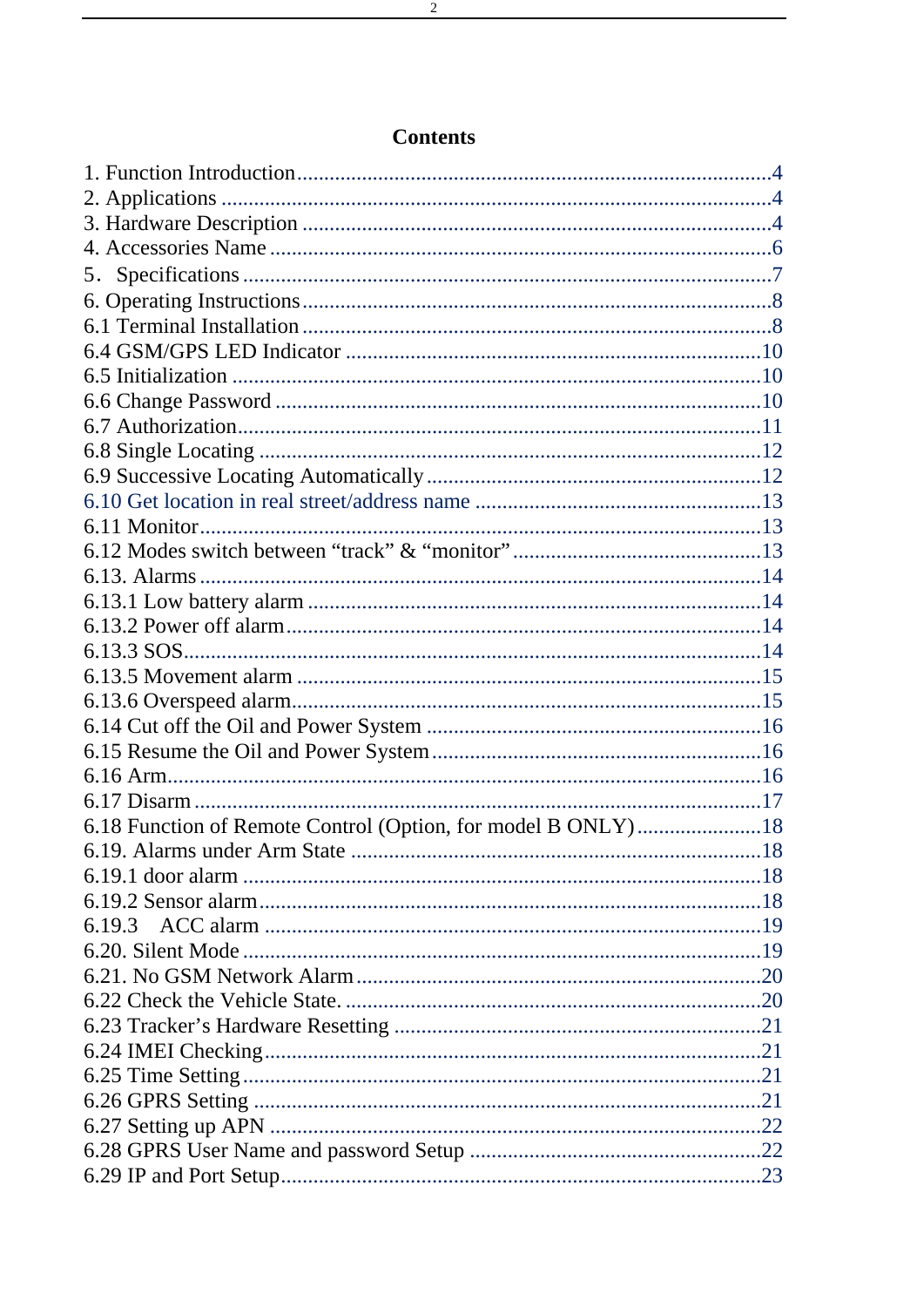| 6.31 User manual of web based and PC installation monitor software 23 |  |
|-----------------------------------------------------------------------|--|
|                                                                       |  |
|                                                                       |  |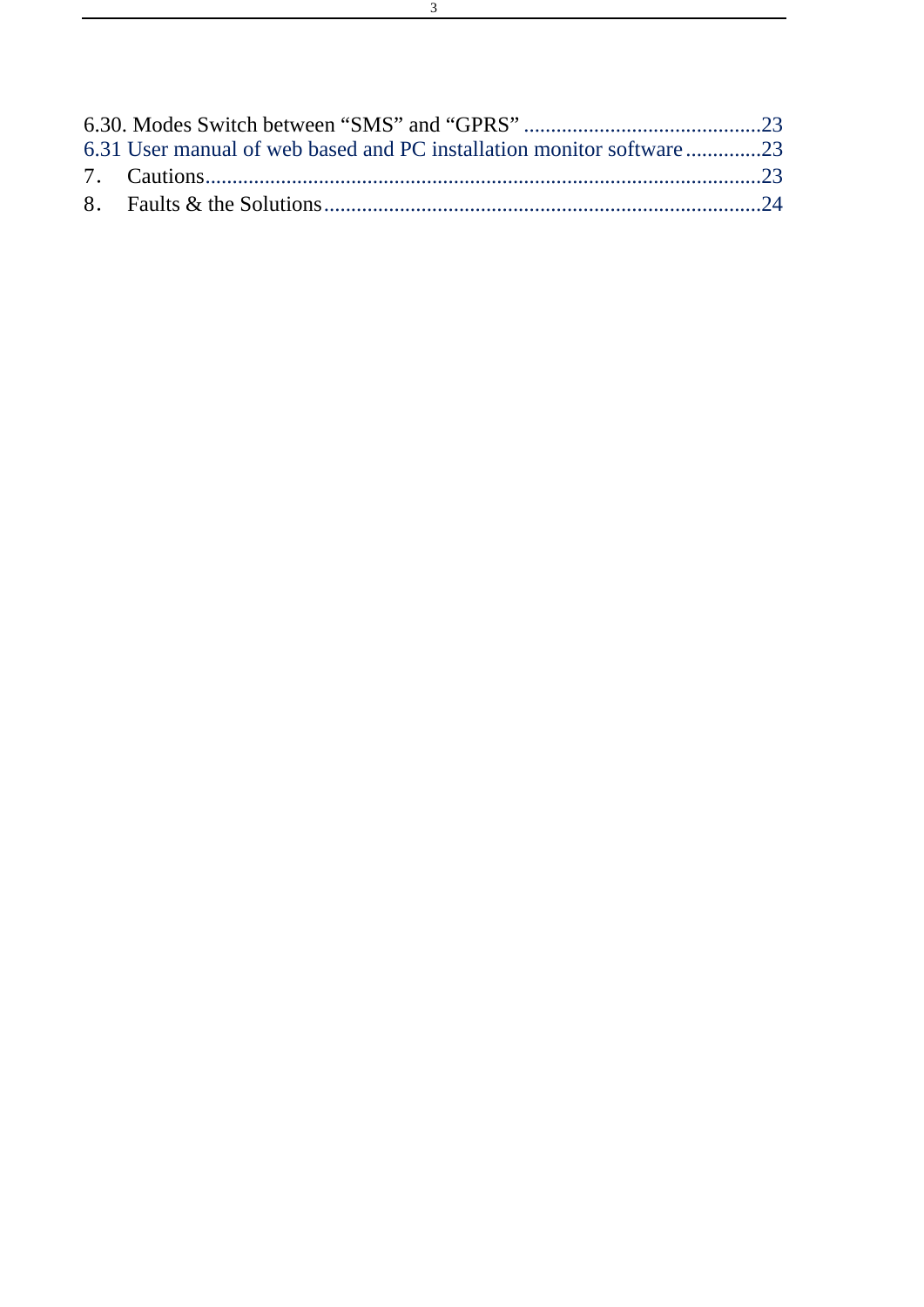# <span id="page-3-0"></span>**1. Function Introduction**

1.1 This tracker is a new product based on the GSM / GPRS network and GPS satellite positioning system, which set multiple functions of security, positioning, monitoring surveillance, emergency alarms and tracking in its entirety. It can track and monitor remote target by SMS or internet.

1.2 Features

1.2.1 Support both GPS / GSM station positioning ways.

1.2.2 Support SMS/GPRS/Internet Network data transmission (GPRS/Internet instructions in CD enclosed)

1.2.3 Support GPRS on-line and GPRS re-connected automatically if GPRS drops

1.2.4 Support SMS / GPRS dual-mode switching

1.2.5 Support configuration by remote terminal.

1.2.6 Support for point-to-point, point to group, group-to-group monitoring.

# **2. Applications**

Used widely for vehicle and other moving objects tracking.

# **3. Hardware Description**

4

<sup>1.2.7</sup> Set multiple functions of security, positioning, monitoring surveillance, emergency alarms and tracking in its entirety.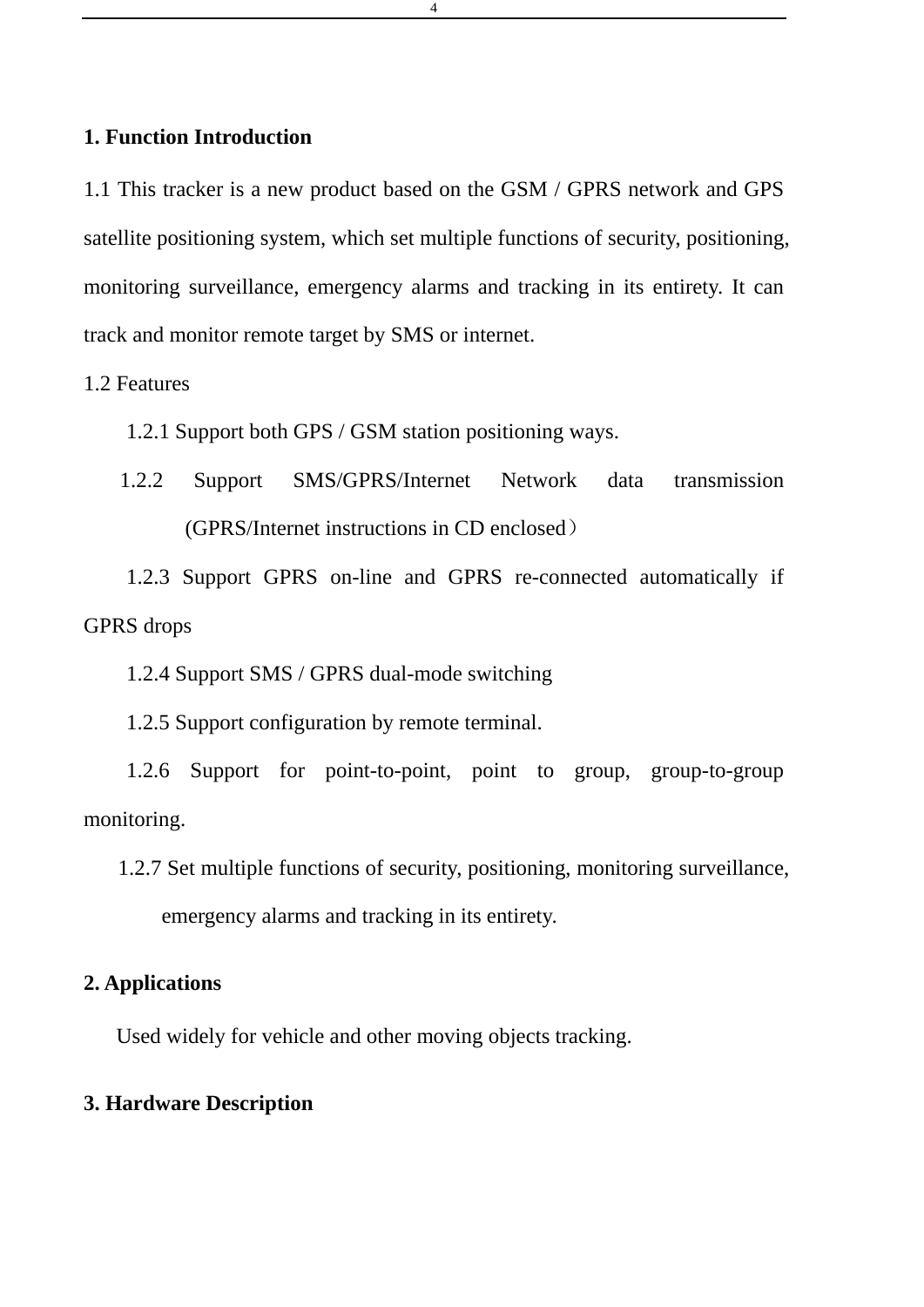

- . GSM Antenna jack ⑥. Sensor jack
- 
- 
- 
- 
- 
- . SIM card slot ⑦. External Connection jack
- . SIM card slot Pop-up switch ⑧. Power/GSM/GPS LED indicator
- . Monitor jack ⑨. Backup battery switch
- . GPS Antenna jack ⑩. Remote control receiver antenna
	- (Option, For model B only)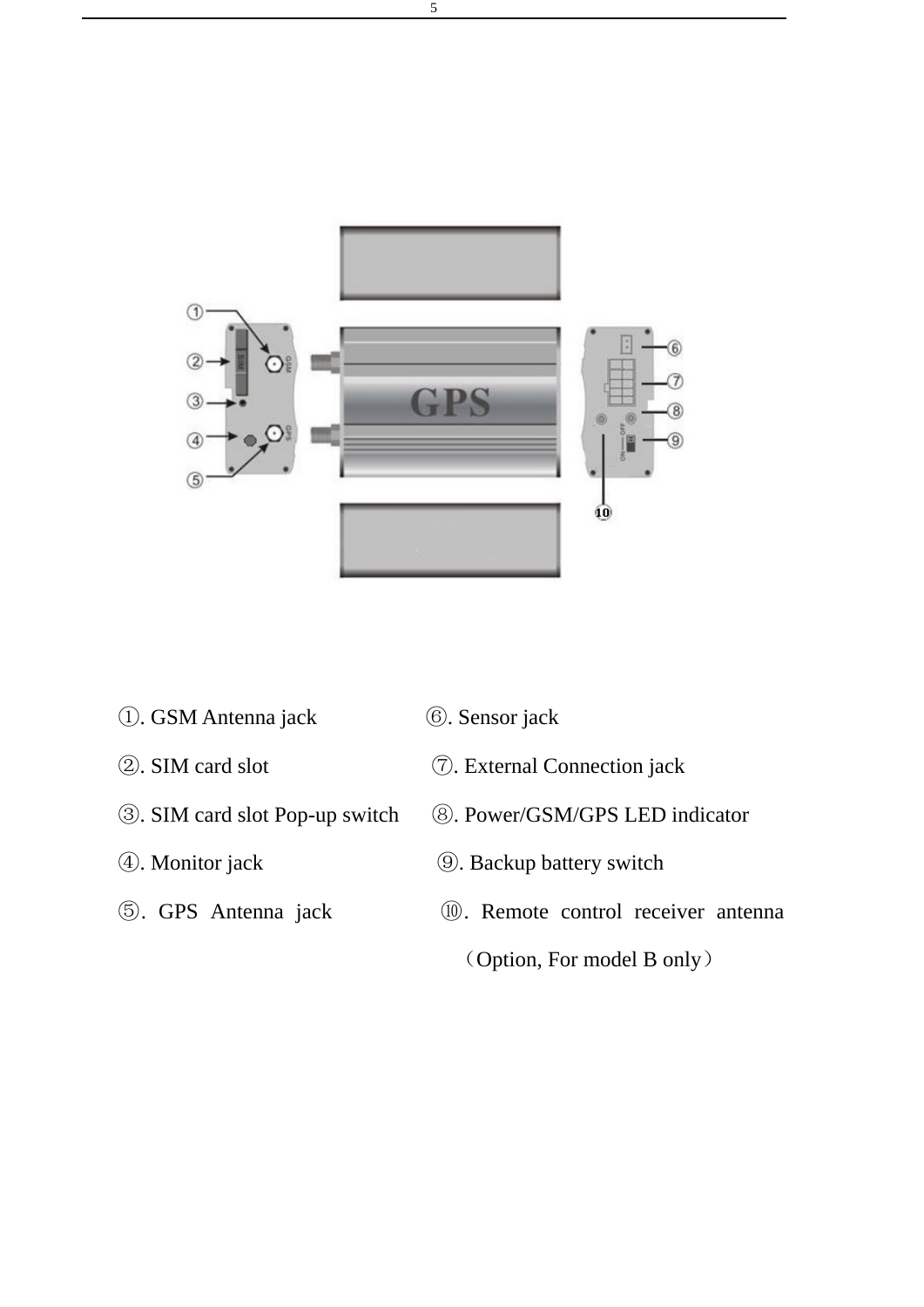# <span id="page-5-0"></span>**4. Accessories Name**

| NO.                     | <b>PHOTOES</b> | <b>NAME</b>        | <b>NOTE</b>                                         |
|-------------------------|----------------|--------------------|-----------------------------------------------------|
| $\mathbf{1}$            |                | <b>GPS</b> Antenna | 3 meters                                            |
| $\overline{2}$          |                | <b>GSM</b> Antenna | 3 meters                                            |
| $\overline{\mathbf{3}}$ |                | Microphone         | 1.5 meters                                          |
| $\overline{\mathbf{4}}$ |                | Harness            | 10PIN                                               |
| 5                       |                | Relay              | 12V/40A to 24V/40A<br>according to vehicle<br>model |
| 6                       |                | Shake sensor       | Option for both model A<br>and B                    |
| $\overline{7}$          |                | Siren              | Option for model B<br><b>ONLY</b>                   |
| 8                       |                | Remote control     | Option for model B<br><b>ONLY</b>                   |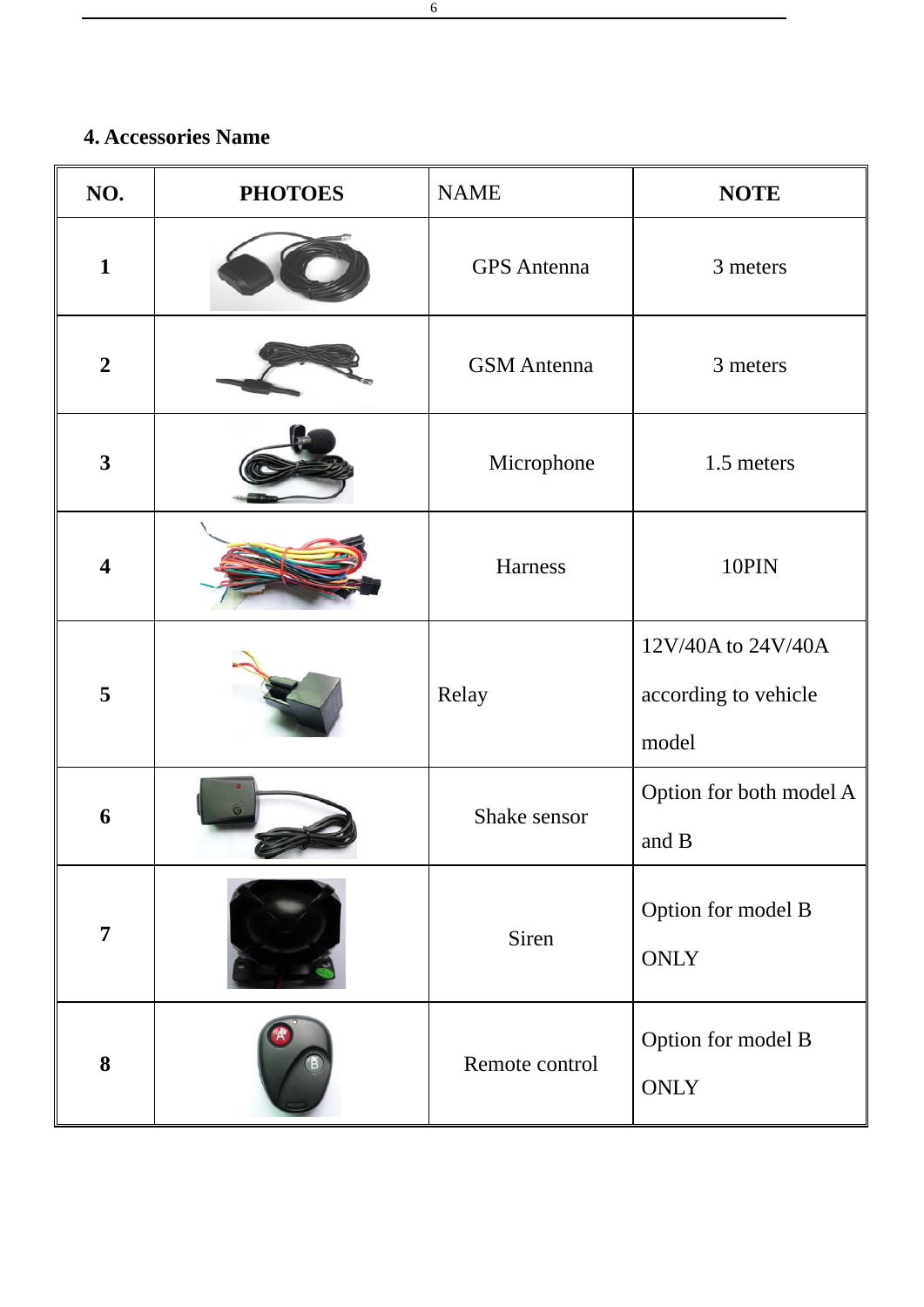# <span id="page-6-0"></span>**5**.**Specifications**

| <b>Content</b>         | specifications                                         |  |
|------------------------|--------------------------------------------------------|--|
| DIM.                   | 83*54*26mm                                             |  |
| Weight                 | 120g                                                   |  |
| <b>Network</b>         | <b>GSM/GPRS</b>                                        |  |
| <b>Band</b>            | 850/900/1800/1900Mhz or 900/1800/1900Mhz               |  |
| <b>GSM/GPRS</b>        |                                                        |  |
| <b>Module</b>          | Simcom900B                                             |  |
| <b>GPS Module</b>      | <b>SIRF3</b> chip                                      |  |
| <b>GPS Sensitivity</b> | $-159dBm$                                              |  |
| <b>GPS Accuracy</b>    | 5m                                                     |  |
|                        | Cold status 45s                                        |  |
| <b>GPS</b> Start time  | Warm status<br>35s                                     |  |
|                        | <b>Hot status</b><br>$\overline{\textbf{1}}\textbf{s}$ |  |
| <b>Voltage of car</b>  | 12 V -24V                                              |  |
| power system           |                                                        |  |
| <b>Backup battery</b>  | Chargeable changeable 3.7V 800mAh Li-ion battery       |  |
| <b>Storage Temp.</b>   | -40 $\mathrm{^{\circ}C}$ to +85 $\mathrm{^{\circ}C}$   |  |
| <b>Operation Temp.</b> | $-20^{\circ}$ C to $+65^{\circ}$ C                     |  |
| <b>Humidity</b>        | 5%--95% non-condensing                                 |  |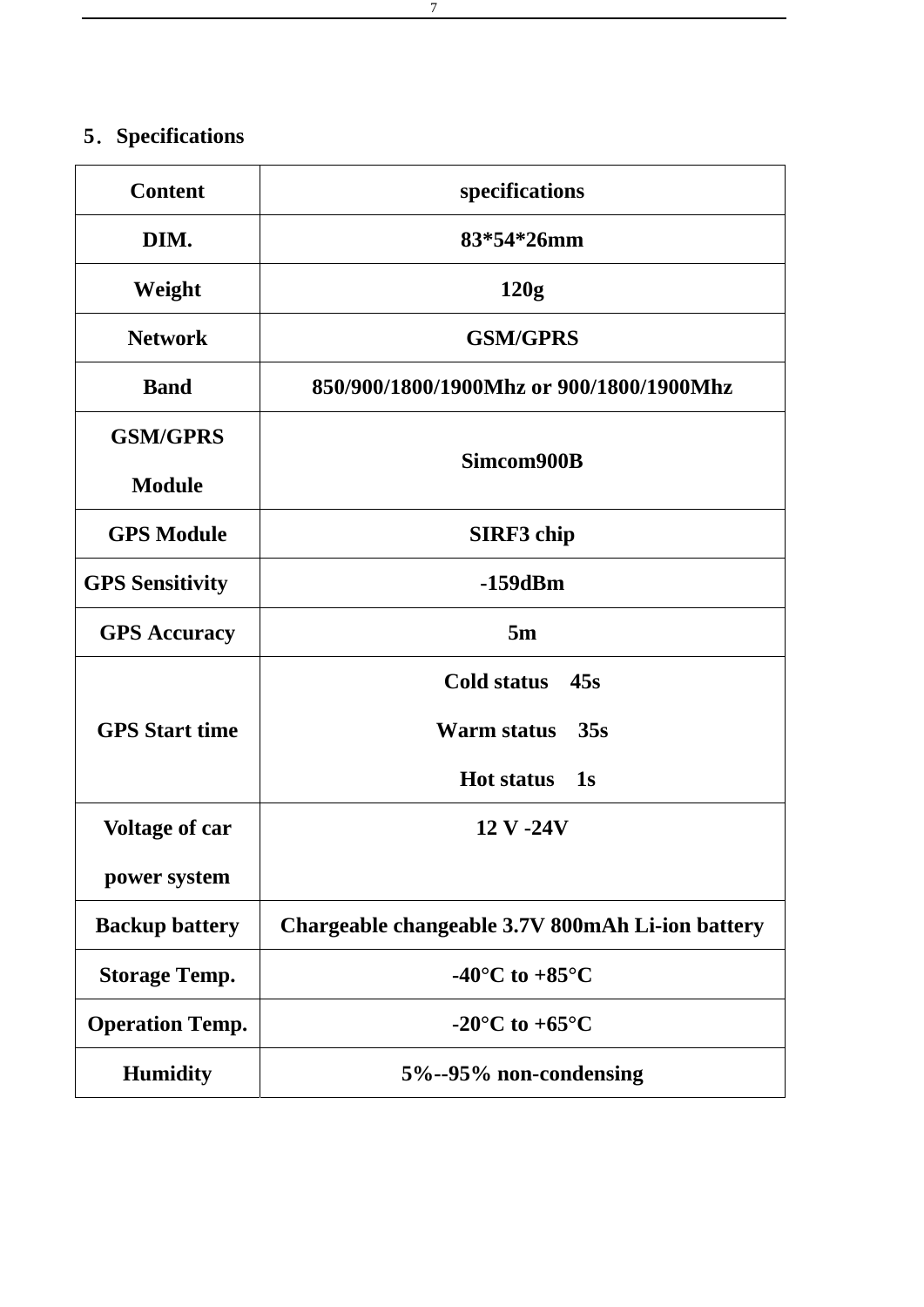#### <span id="page-7-0"></span>**6. Operating Instructions**

#### **6.1 TERMINAL INSTALLATION**

**6.1.1** Please ask the qualified engineers to install it.

**6.1.2** Do not install it in a environment which is more than GSM performance,

And please pay attention to fix the antennas in a exactly position with good signals.

6.1.3 Pay attention to make installation location preventing water and dust.

**6.1.4** Find the 10 PIN harness and insert it into the corresponding holes of the products, and connect the wires with the original car circuit showing below:



#### **Wiring diagram**

**6.1.5** Note: The orange wire can be connected to the original car alarm horn; it can also be connected to the siren you buy with the tracker. (Siren is Option)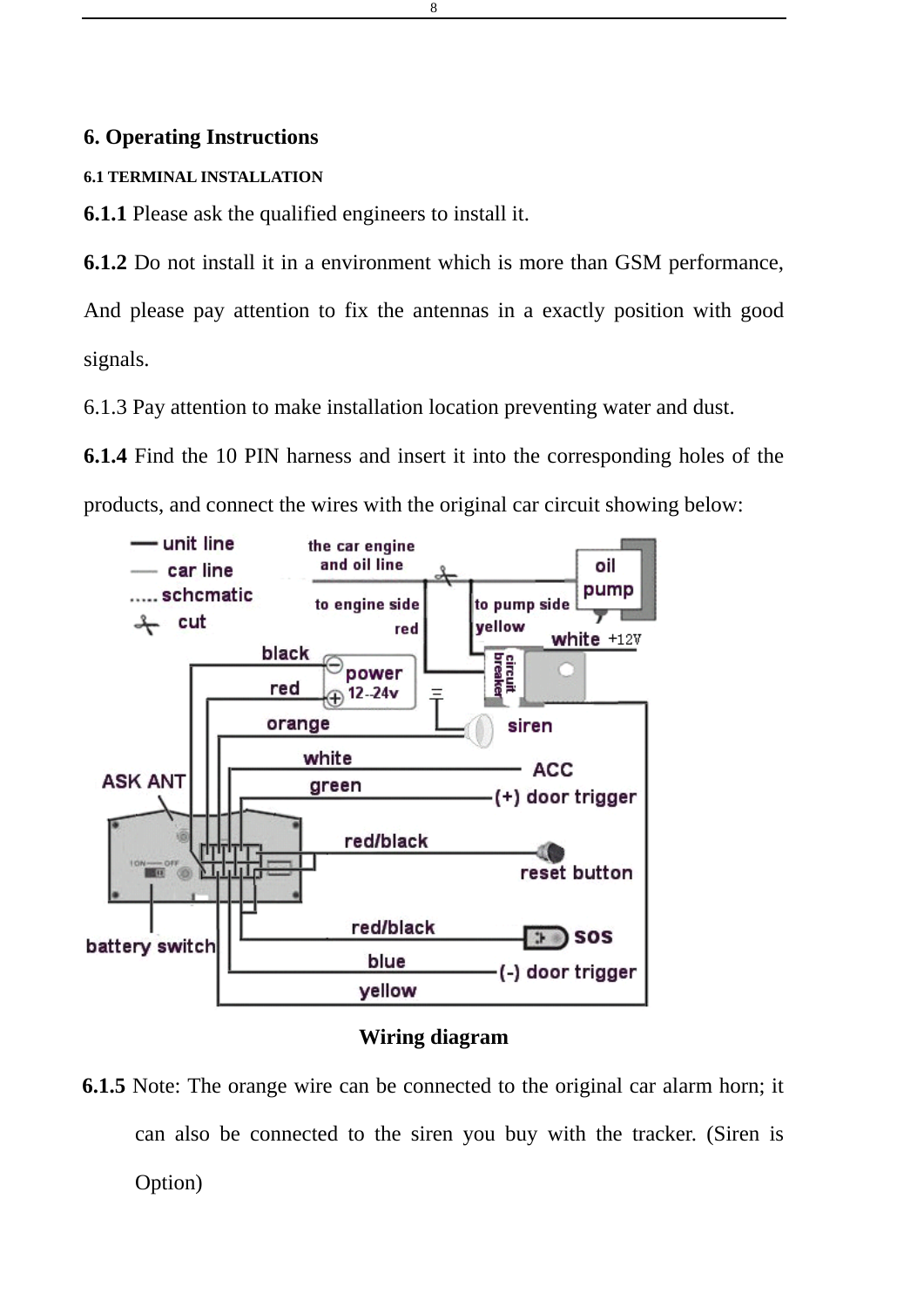**6.1.6** Knowing about the type of the door trigger is positive or negative trigger. Please connect the green wire to the door control circuit if it is positive, and connect blue wire if it is negative.

- **6**.1.7 Please install the Reset button and SOS button on the place driver can touch.
- 6.1.8 Insert the shake sensor plug into the sensor jack. (Shake sensor is Option)
- 6.1.9 Insert the external monitor Microphone into the monitor jack.
- 6.1.10 Connected the GPS and GSM antenna to the right jack, and find a appropriate place and fix the antennas to make sure it receive signals very well.

#### **6.2 SIM CARD INSTALLATIONS**

- 6.2.1 Use a tweezers or a sharp thing to touch the SIM CARD popup switch, the SIM CARD slot will pop up, take out the SIM card slot and put SIM card in it. And then put the SIM card slot back to its original position after confirm the SIM card in the right place.
- 6.2.2 Please make sure that the SIM card is able to execute the function of incoming calls display, no calls can be diverted and the PIN code is locked. The SMS format must be TXT format, and can't recognize the PDU format.
- 6.3 Turn on the Tracker Device.
- 6.3.1 Connect the positive and negative wire, red and black ones, with 12V or 24V car power system, wait for 1 minute after connecting power to wait tracker works normal, and then turn on the backup battery switch.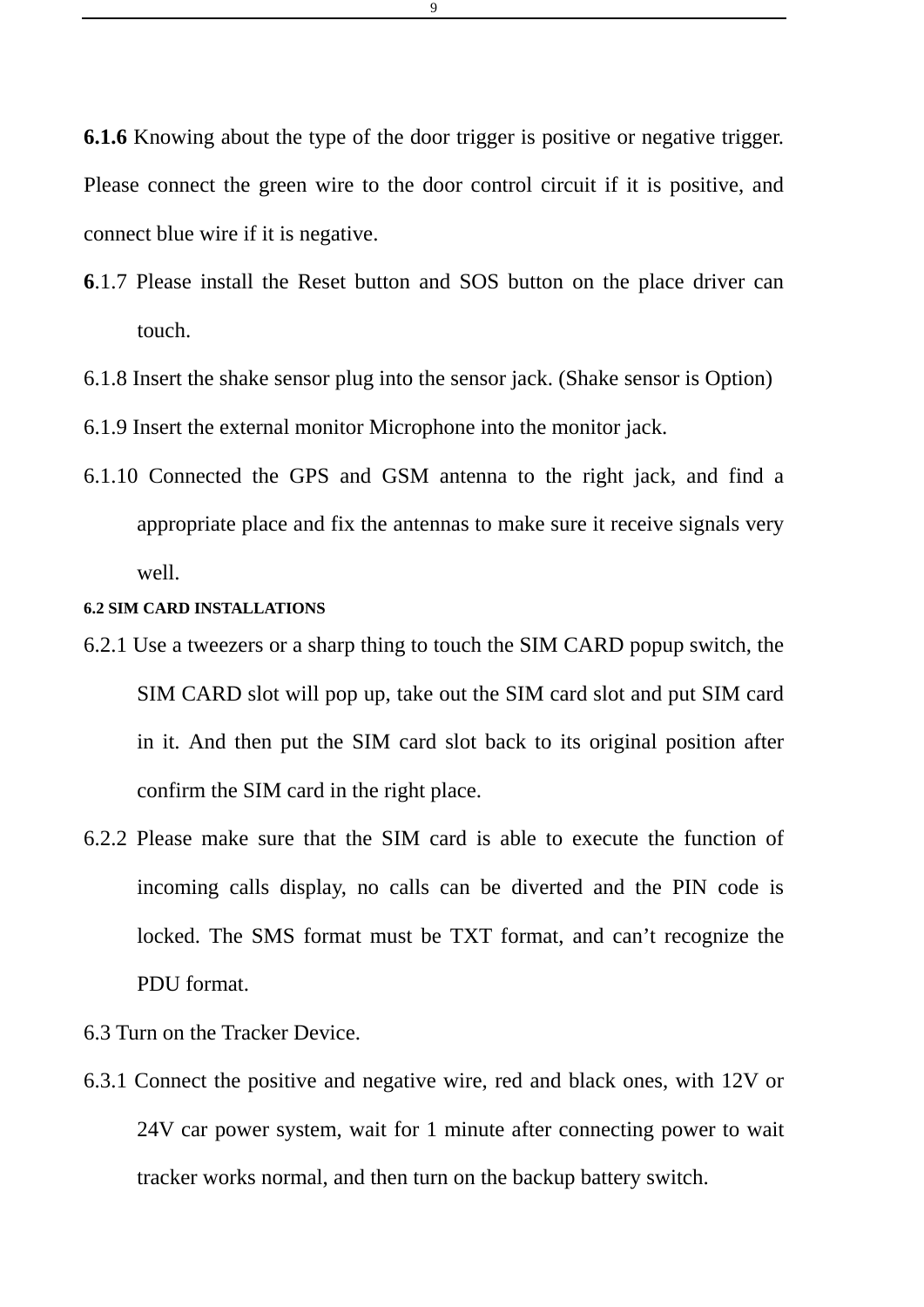#### <span id="page-9-0"></span>**6.4 GSM/GPS LED Indicator**

6.4.1 Red LED indicator on: No GSM network signals.

6.4.2 Red LED indicator flash fast (one time each second): GSM Network signal is normally, and tracker works under GSM mode.

6.4.3 Red LED indicator flashes slowly (one time each three second): Tracker works under GPRS mode.

6.4.4 Green LED indicator on: GPS signal is normal.

6.4.5 Green LED indicator off: No GPS signals.

# **6.5 Initialization**

Send SMS "begin+password" to the unit, it will reply "begin OK" and initialize all the settings to default factory settings. (default password: 123456)

 For example: send SMS "begin123456", it will reply "begin ok". (No quotation marks" " when sending all the SMS)

# **6.6 Change Password**

6.6.1 Send SMS " password+old password+space+new password" to the unit to change the password.

For example: send SMS "password123456 888888" to the unit. If succeeded, "password OK" will reply to your cell phone from the device tracker.

6.6.2 Be sure to keep the new password in mind, you have to upload the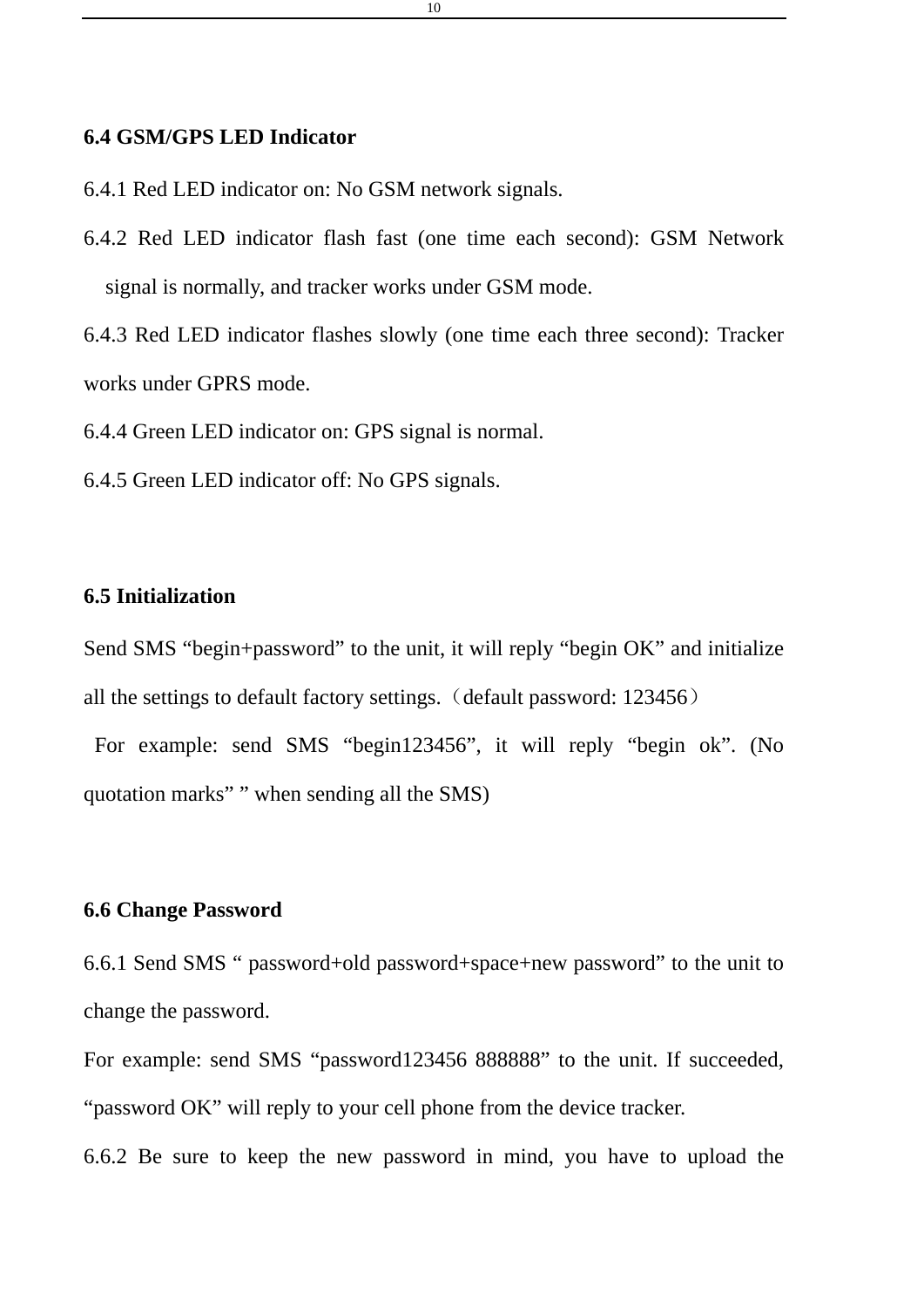<span id="page-10-0"></span>software to restore the original setting in case of losing the new password. 6.63 Attention: Make sure the new password is in 6 digits, or else the tracker cannot recognize the password.

6.6.4 **The "+" in the command, please don't type "+", space means press the space keyboard on your cell phone.**

# **6.7 Authorization**

There are 5 numbers to be allowed to authorize in the tracker at most.

6.7.1 Call and track the tracker device for 10 times from cell phone in success, it will make the cell phone number as the authorized number automatically, and reply "add master ok".

6.7.2 Authorization: Send SMS "admin+password+space+cell phone number" to set up an authorized number, the other authorized numbers should be set by the first authorized number, if the number is successfully authorized, the unit will reply" admin OK" by SMS.

- 6.7.3 Delete authorization: Send SMS" noadmin+password+space+authorized number" to delete the authorized number.
	- 6.7.4 If you want to track the target tracker device when it enters into another country, you must add the country code before the cell phone number, for example, send SMS" admin123456 008613322221111" to the device. Note: 13322221111 will be set up as the authorized number.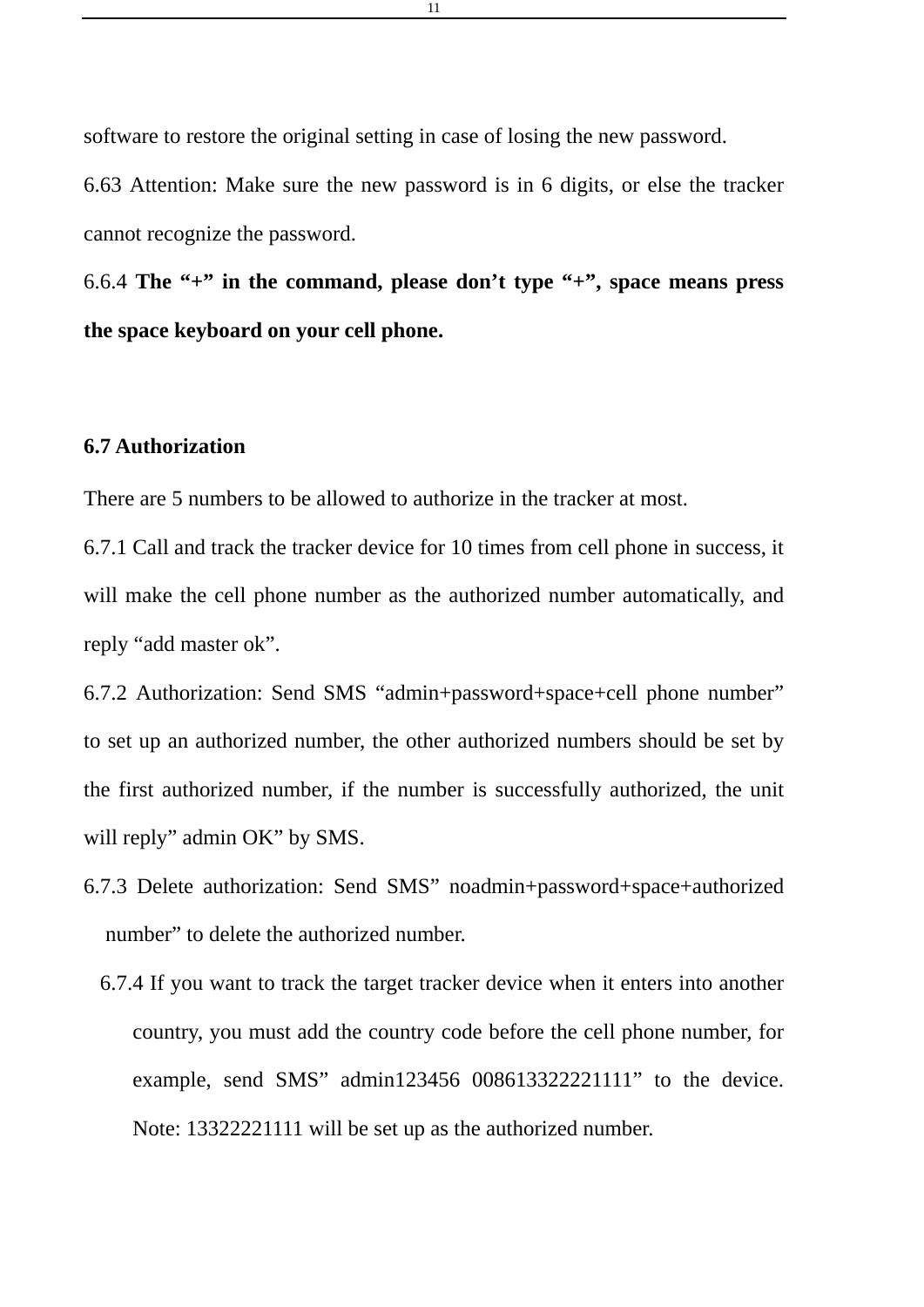# <span id="page-11-0"></span>**6.8 Single Locating**

**6.8.1** Any number call the tracker device, it will reply a SMS including the position of latitude and longitude if don't set up the authorized number. If authorized number has set successfully, the device won't reply SMS including the positioning of latitude and longitude when the unauthorized number dials up it.

**6.8.2** Dialing the tracker device from the authorized number, it will hang up your calling and respond to a real-time latitude and longitude information as following:

| 短信\彩信                               | ok                                         |  |
|-------------------------------------|--------------------------------------------|--|
| 对话方: GPS TRACKER DEMO               |                                            |  |
| <b>ESIGPS TRACKER DEMO (15:04):</b> |                                            |  |
|                                     | lat:22.553341 long:113.903418 speed:000.00 |  |
| T:24/05/11 11:16                    |                                            |  |
| http://maps.google.com/maps?        |                                            |  |
| f=q&q=22.553341,113.903418&z=16     |                                            |  |
|                                     |                                            |  |
|                                     |                                            |  |
|                                     |                                            |  |
|                                     |                                            |  |
|                                     |                                            |  |
|                                     |                                            |  |
|                                     |                                            |  |

6.8.3 When GPS signals lost, The SMS including the position of latitude and longitude is the positioning that the tracker received GPS signals at last. It is different with its exact current location, so you should pay attention to the time included in the SMS you got.

# **6.9 Successive Locating Automatically**

**6.9.1** Send SMS command "fix030s005n +password" to the tracker device, it will report the Geo-info at 30s intervals for 5 times. (s:second, m:minute,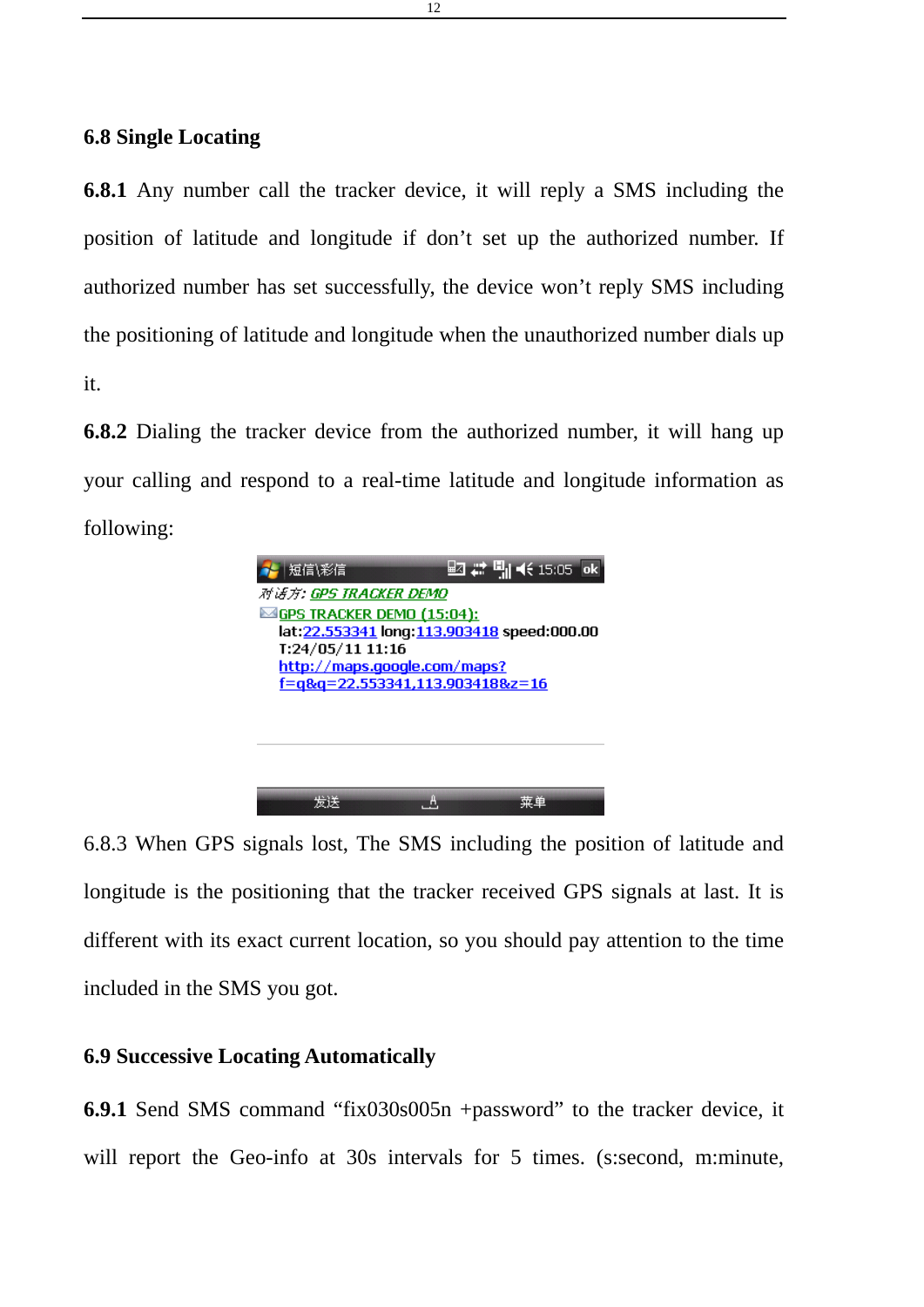<span id="page-12-0"></span>h:hour). This command set must be in 3 digits and the maximum value is 255.

**6.9.2** Send SMS "fix030s\*\*\*n+password" to the tracker device, it will reply the Geo-info continuously at 30 seconds intervals.

**6.9.3** Cancellation: Send SMS "nofix+password" to the tracker device to cancel the "auto track".

Note: the interval must not less than 20s.

### **6.10 Get location in real street/address name**

6.10.1 You must set up the APN of your local GSM network for the SIM card in tracker first before using this function, if there is user name and password for GPRS login, Please refer to 6.27 and 6.28 to configure the APN, user name and password for GPRS login.

6.10.2 After configure the APN, send address+password to device, it will reply SMS including real street/address name. For example: No.113, Nantou Guankou 2nd Rd. Nanshan district, Shenzhen, Guangdong, china.

### **6.11 Monitor**

In this mode, the user can dial up the tracker device to monitor the voice (please refer to 6.12 for instruction).

# **6.12 Modes switch between "track" & "monitor"**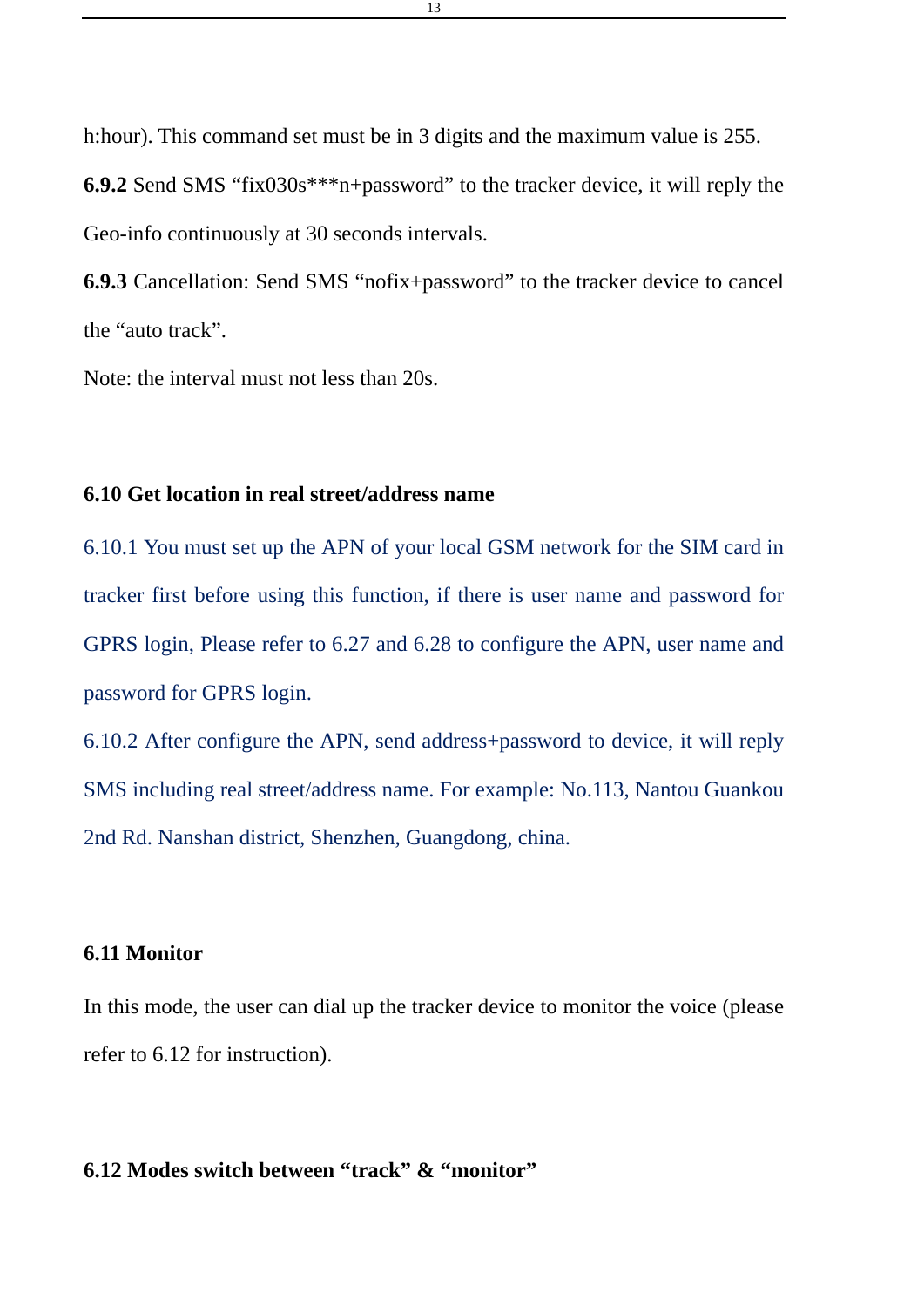<span id="page-13-0"></span>**6.12.1** The default mode is "track" (track mode).

**6.12.2** Send SMS command "monitor+password" to tracker device of vehicle terminal, it will reply "monitor ok!" and switch to "monitor" mode.

**6.12.** 3 Send SMS command "tracker+password" to tracker device of vehicle terminal, It will return "tracker ok!" and restore to "track" mode.

#### **6.13. Alarms**

#### **6.13.1 LOW BATTERY ALARM**

When the voltage of the tracker device is near 3.6V, it will send SMS "low battery+lat./long information to the authorized number in 3 minutes interval.

# **6.13.2 POWER OFF ALARM**

When the power be cut off or the voltage is 0V, the tracker device will send SMS "power alarm+lat./long. to the authorized number in 3 minutes interval. **6.13.3 SOS** 

Long Press the SOS button for 3 seconds, the tracker device will send SMS "help me!+lat./long. to all the authorized numbers in 3 minutes interval. It will stop sending such a SMS when any authorized number reply SMS "help me!" to the tracker.

#### 6.13.4 Geo-fence

Set up a geo-fence for the tracker device to restrict its movements within a district. The unit will send SMS to the authorized numbers when it goes out of this district.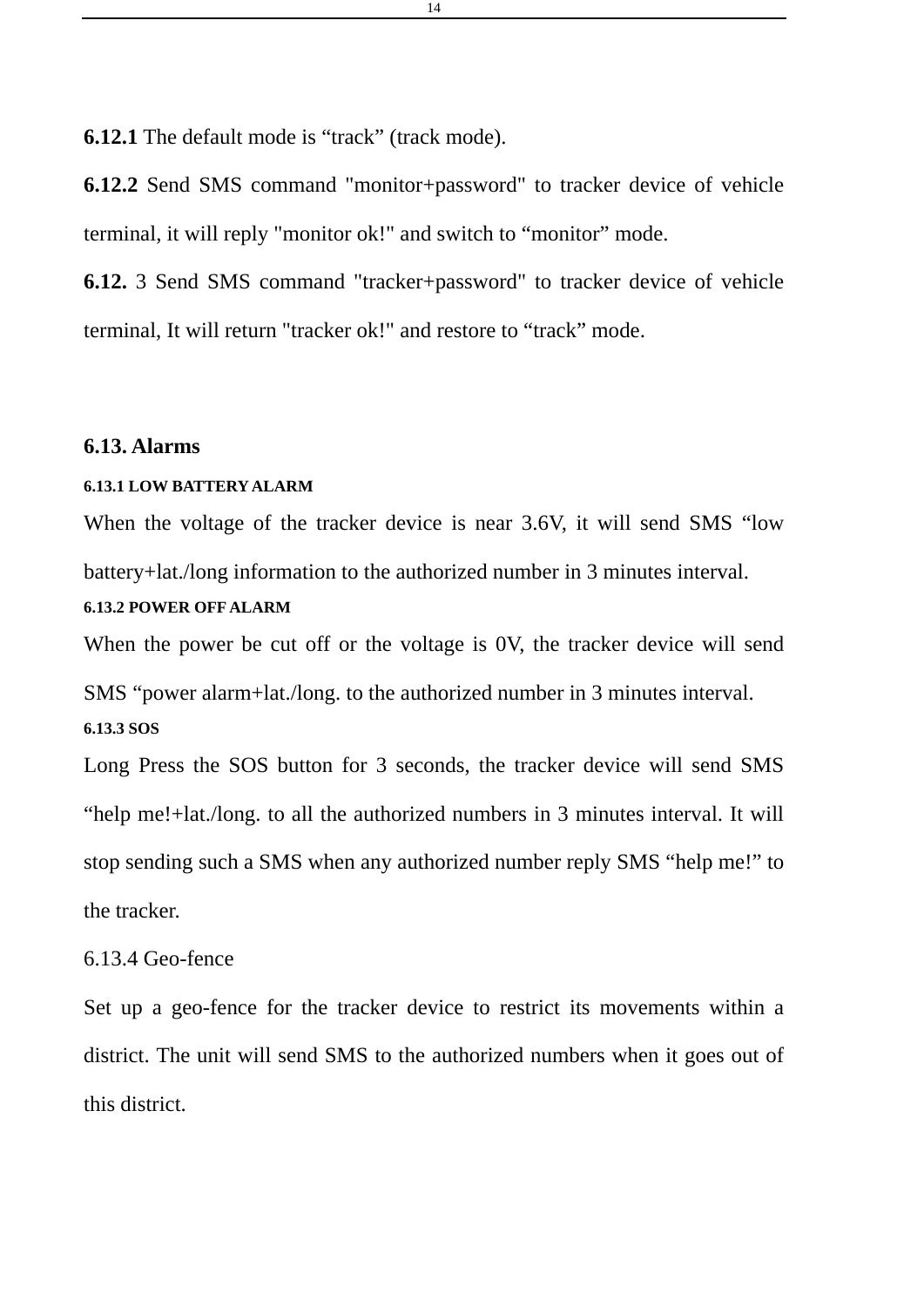<span id="page-14-0"></span>Set up: When the unit stays immobile in a place for 3-10 minutes, the user can send SMS "stockade+password+space+latitude,longitude;latitude,longitude" to unit to set the restricted district. In case of breach, it will send SMS "stockade!+geo-info" to the authorized numbers.

Remark: The first latitude & longitude is coordinate of the top left corner of the Geo-fence, while the second latitude & longitude is the coordinate of the bottom right corner, it will alarm in 3 minutes interval.

Cancel: Send SMS "nostockade+password" to deactivate this function.

#### **6.13.5 MOVEMENT ALARM**

Set up: when the unit stays immobile in a place for 3-10 minutes, the user can send SMS "move+password" to the tracker device. It will reply "move OK". In case of such a movement (the default distance is 200m), it will send SMS "Move" along with a Geo-info to the authorized numbers, it will alarm in 3 minute interval.

Cancel: Send SMS "nomove+password" to deactivate the movement alarm.

#### **6.13.6 OVERSPEED ALARM**

Set up: Send SMS "speed+password+space+080" to the unit(suppose the speed is 80km/h),and it will reply "speed OK!".When the target moves exceeding 80km/h.the unit will send SMS "speed+080!+Geo-info" to the authorized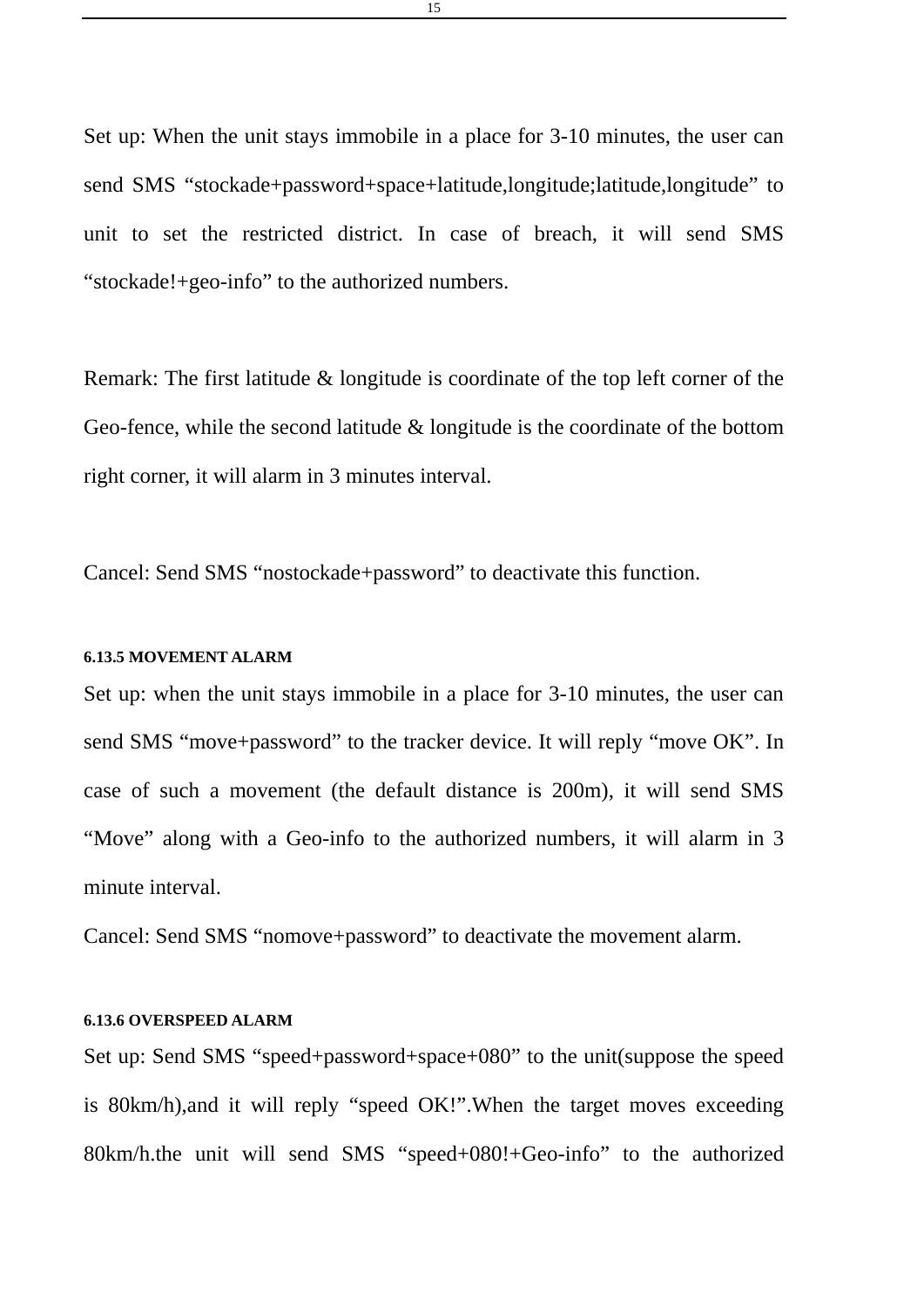<span id="page-15-0"></span>numbers. It will alarm one time in 3m interval.

Cancel: Send SMS "nospeed+password" to deactivate the overspeed alarm.

Remark: It is recommended that the speed alarm is set at not less than 30km/h.For below that rate; it may cause the excursion of the GPS signal influenced by clouds etc.

# **6.14 Cut off the Oil and Power System**

Send SMS command "stop+password" to the tracker device, it will reply "Stop engine Succeed" to your cell phone from the tracker device, and stop your car engine as well, at the same time. It will remain the immobile state until receiving the next SMS command of resuming the oil and power once receiving SMS command to cut off the oil and power system.

### **6.15 Resume the Oil and Power System**

Send SMS command "resume+password" to the unit, It will reply "Resume engine Succeed" and resume your car engine as well, at the same time. It will remain this state until receiving the next SMS command to cut off the oil and power system once receiving SMS command to resume the oil and gas system.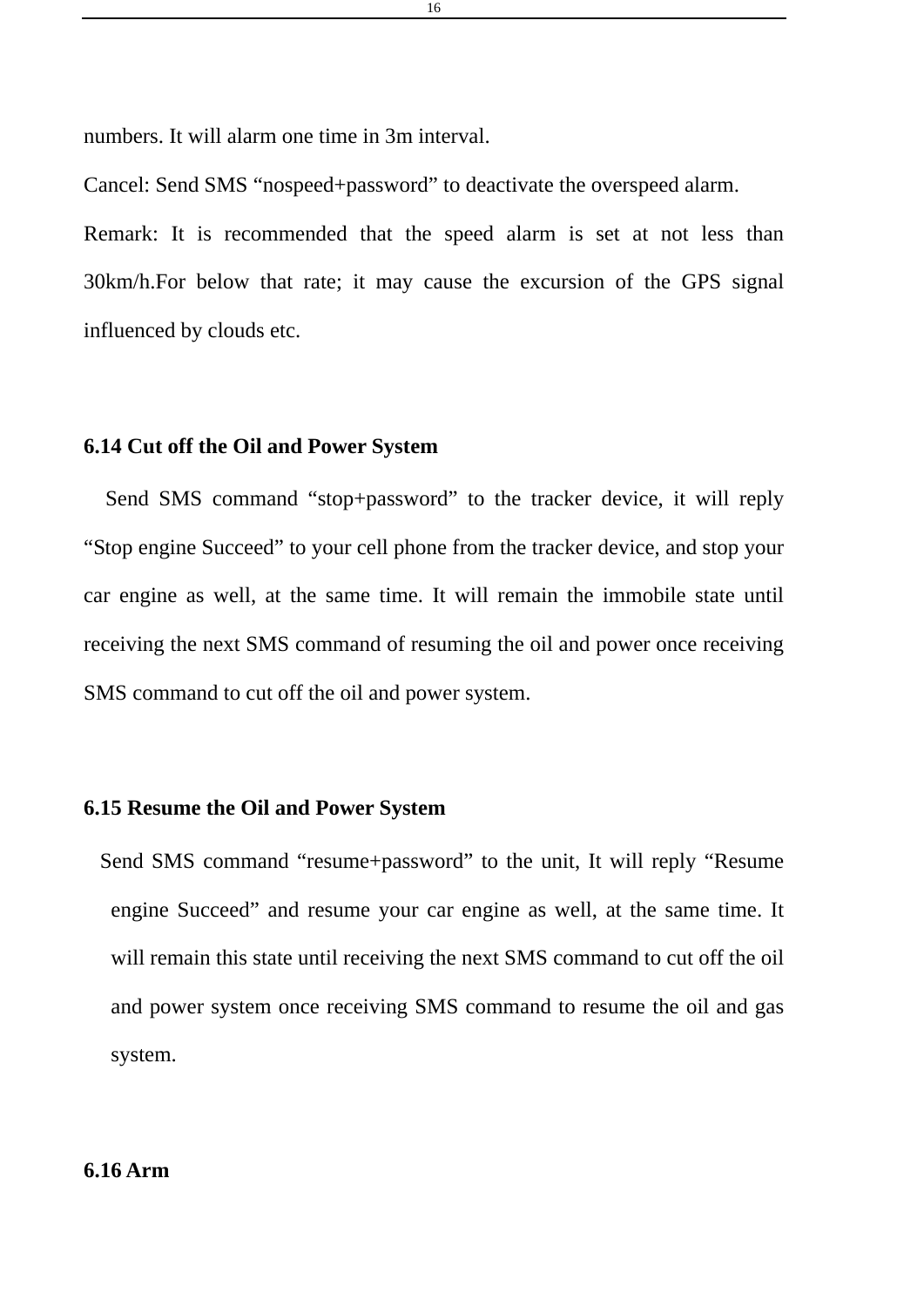### <span id="page-16-0"></span>**6.16.1 Set up arm by SMS**

Send SMS command "arm+password" to the tracker device in the vehicle. It will reply "Tracker is activated" in both armed and disarmed state, and the SMS command will make the tracker device enter into armed state if the unit currently disarmed.

User must stop the engine, (that is ACC is lower voltage).Sending SMS "arm+password" when close the door and left. You will set up arm status fail if the engine is turned on (the ACC is high voltage), it will reply "set up fail! pls turn off ACC"

# **6.16.2 Set up arm by remote control (Option, for model B ONLY)**

Press "A" button on the remote control, the car enters into armed state and the siren will alarm one time, no SMS reply.

#### **6.17 Disarm**

### **6.17.1 Disarm by SMS**

Send SMS command "disarm + password" to the tracker device in the vehicle, It will reply "Tracker is deactivated" in both armed and disarmed state, and the SMS command will make the tracker device enter into disarmed state if the unit currently armed.

It won't alarm if the door is open and sensor is vibrated and the engine is started when deactivated this arm function.

### **6.17.2 Disarm by remote control (Option, for model B ONLY)**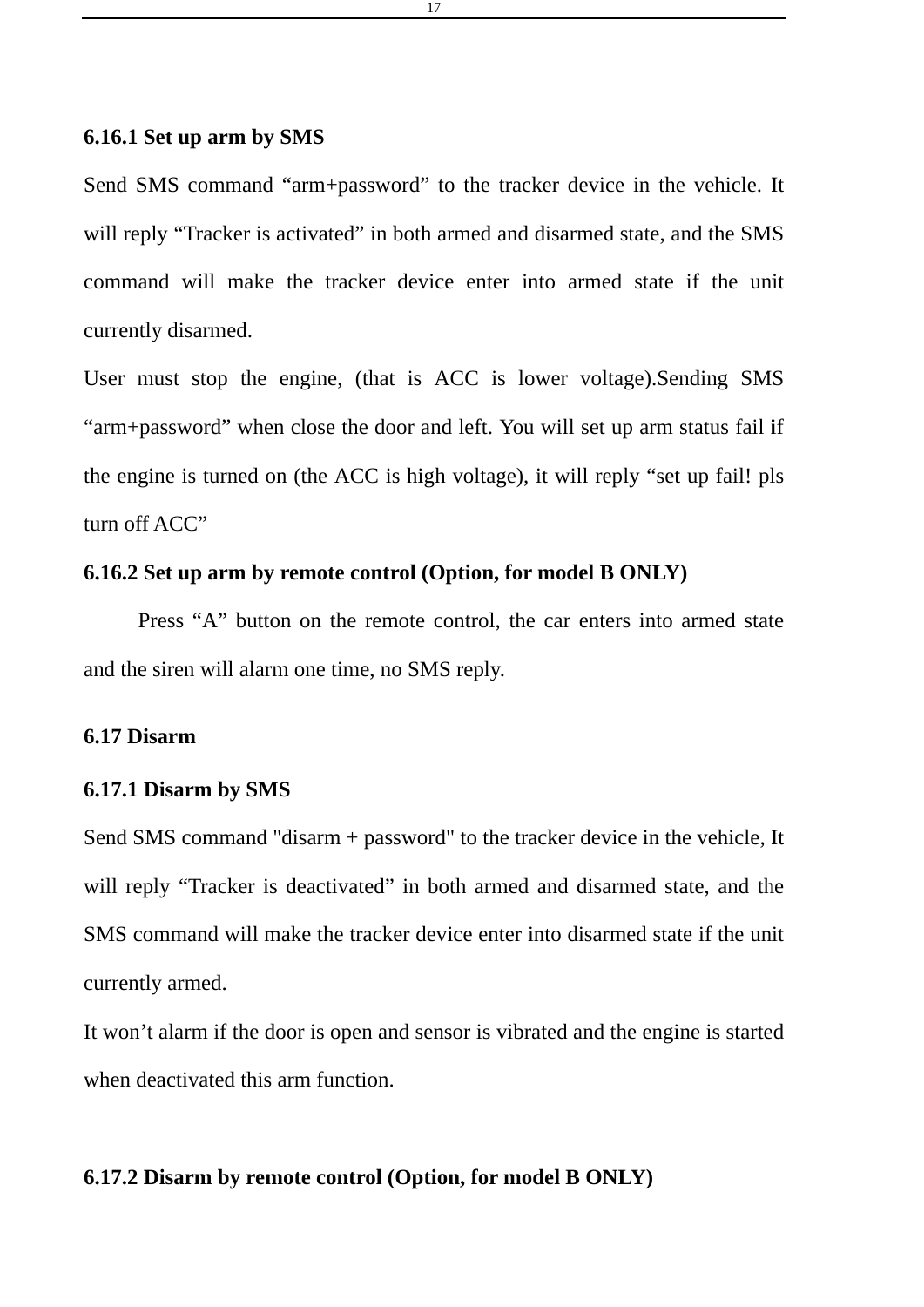<span id="page-17-0"></span>Press "B" button on the remote control, the car enters into disarm state, and the siren will alarm two times, no SMS reply.

### **6.18 Function of Remote Control (Option, for model B ONLY)**

|                                                | <b>ARM</b>    | Press "A" button for 0.5 second, the siren will alarm one time.              |
|------------------------------------------------|---------------|------------------------------------------------------------------------------|
|                                                | <b>DISARM</b> | Press "B" button for .5 second, the siren will alarm two times.              |
|                                                | Silent mode   | Press " $A+B$ " together for 0.5 second when it is in disarm state,          |
|                                                |               | the siren will alarm three times.                                            |
|                                                |               | Quit silent mode Press " $A+B$ " together for 0.5 second again when it is in |
| disarm state, the siren will alarm four times. |               |                                                                              |

Deterrence Long press "A" button for 3 seconds, siren will alarm for 10 seconds, press "A" or "B" button to quit

#### **6.19. Alarms under Arm State**

#### **6.19.1 DOOR ALARM**

The unit will send SMS "Door alarm+lat/long" to the authorized number in 3 minutes interval when the door of the car opens in arm status; Siren will alarm for 30 seconds in every 1 minute interval, send "disarm+password" to stop it.

#### **6.19.2 SENSOR ALARM**

The unit will send SMS "Sensor alarm+lat/long" to the authorized number in 3 minutes interval when the sensor is triggered in arm status; Siren will alarm for 30 seconds in every 1 minute interval, send "disarm+password" to stop it.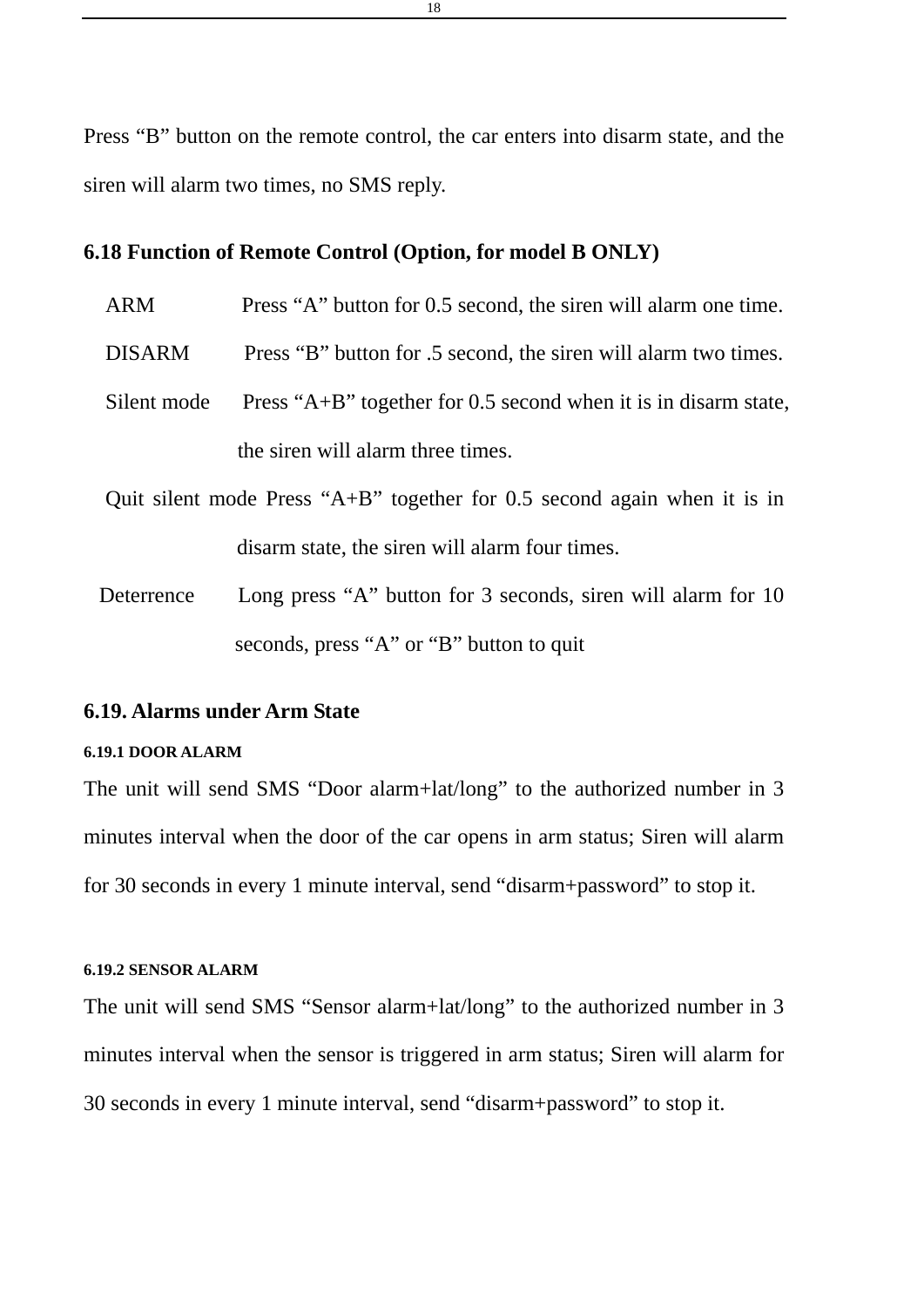#### <span id="page-18-0"></span>**6.19.3 ACC ALARM**

The unit will send SMS "ACC alarm+lat/long" to the authorized number in 3 minute interval when the engine of the car is turned on, that is the key is rotated to ACC.ON position to start the car in arm state; Siren will alarm for 30 seconds in every 1 minute interval, send "disarm+password" to stop it.

# **6.20. Silent Mode**

# **6.20.1 Set up silent mode by SMS**

Send SMS "silent+password" to tracker device, it will reply "silent ok!".It means tracker device enters into **silent mode**, siren won't alarm after alarm is triggered, but tracker will send alarm SMS to authorized number.

**Quit silent mode** send SMS "loud+password" to tracker device, it will reply "loud ok!". It means tracker quit from silent mode, siren will alarm after alarm is triggered, and it will also send SMS alarm to authorized number.

# **6.20.2 Set up silent mode by remote control (Option, for model B ONLY)**

**Silent mode** Press "A+B" together in disarm state for 0.5 second, the siren will alarm three time, siren won't alarm after alarm is triggered, but tracker will send alarm SMS to authorized number.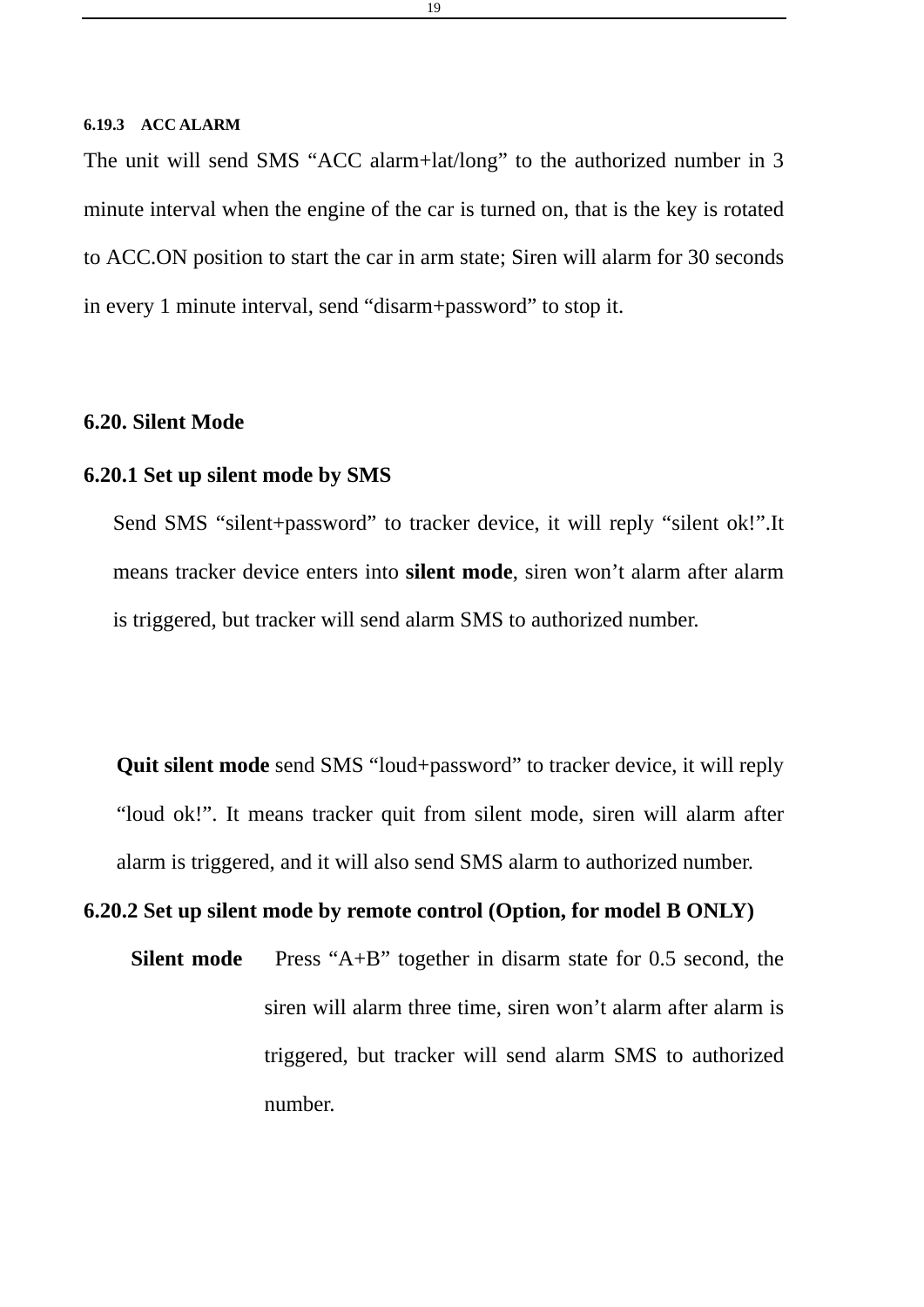<span id="page-19-0"></span>**Quite silent mode** Press "A+B" together in disarm state for 0.5 second again, siren will alarm four times. Siren will alarm after alarm is triggered. And tracker will also send SMS alarm to authorized number.

### **6.21. No GSM Network Alarm**

When the car is in the place without GSM network service, siren will alarm under non-silent mode if alarm is triggered(door, sensor, ACC), but no SMS alarm will send to authorized number.

### **6.22 Check the Vehicle State.**

Send SMS command "check+password" to the tracker device in the vehicle, It will reply the status of the power, battery, GPS, ACC, door, GSM signal to the authorized number. For example: Send SMS "check123456" to the tracker device in the vehicle, It will reply following SMS.

Power: ON

Battery: HIGH

GPS: OK

ACC: Off

Door: Off

GSM Signal: 1-32(performance). Note: The higher digit it shows; the stronger of GSM signals it receives.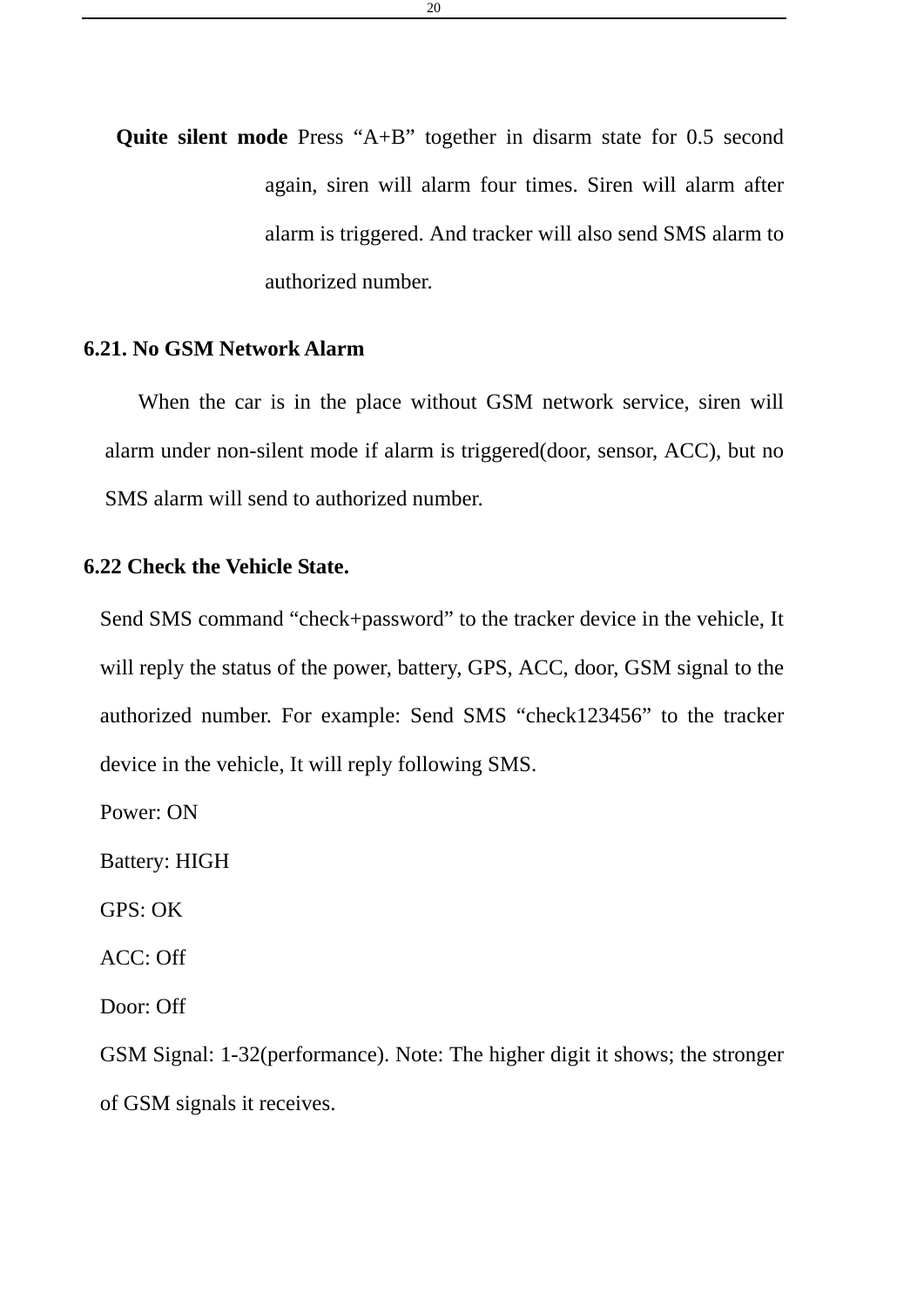# <span id="page-20-0"></span>**6.23 Tracker's Hardware Resetting**

#### **6.23.1 SMS Reset**

Send SMS "reset+password" to tracker device to reset the GSM module and GPS module of the tracker device, it will reply "reset ok".

# **6.23.2 Reset Button Resetting**

Press the reset button for 1 second, hardware of tracker device will reset.

### **6.24 IMEI Checking**

Send SMS command "imei+password" to the unit. E.g. Send SMS command "imei123456" to the tracker device, an IMEI number in 15 digits will reply to your cell phone.

# **6.25 Time Setting**

**6.25.1** Send SMS command "time+space+zone123456+space+time" to the tracker unit, If succeed, It will reply "time OK"

**6.25.2** For example: Send SMS "time zone123456 8", 8 is Chinese time zone, If your country time zone is minus, send SMS "time zone123456 -8".

### **6.26 GPRS Setting**

User must send SMS via cell phone to set up APN, IP and port before starting tracking by GPRS.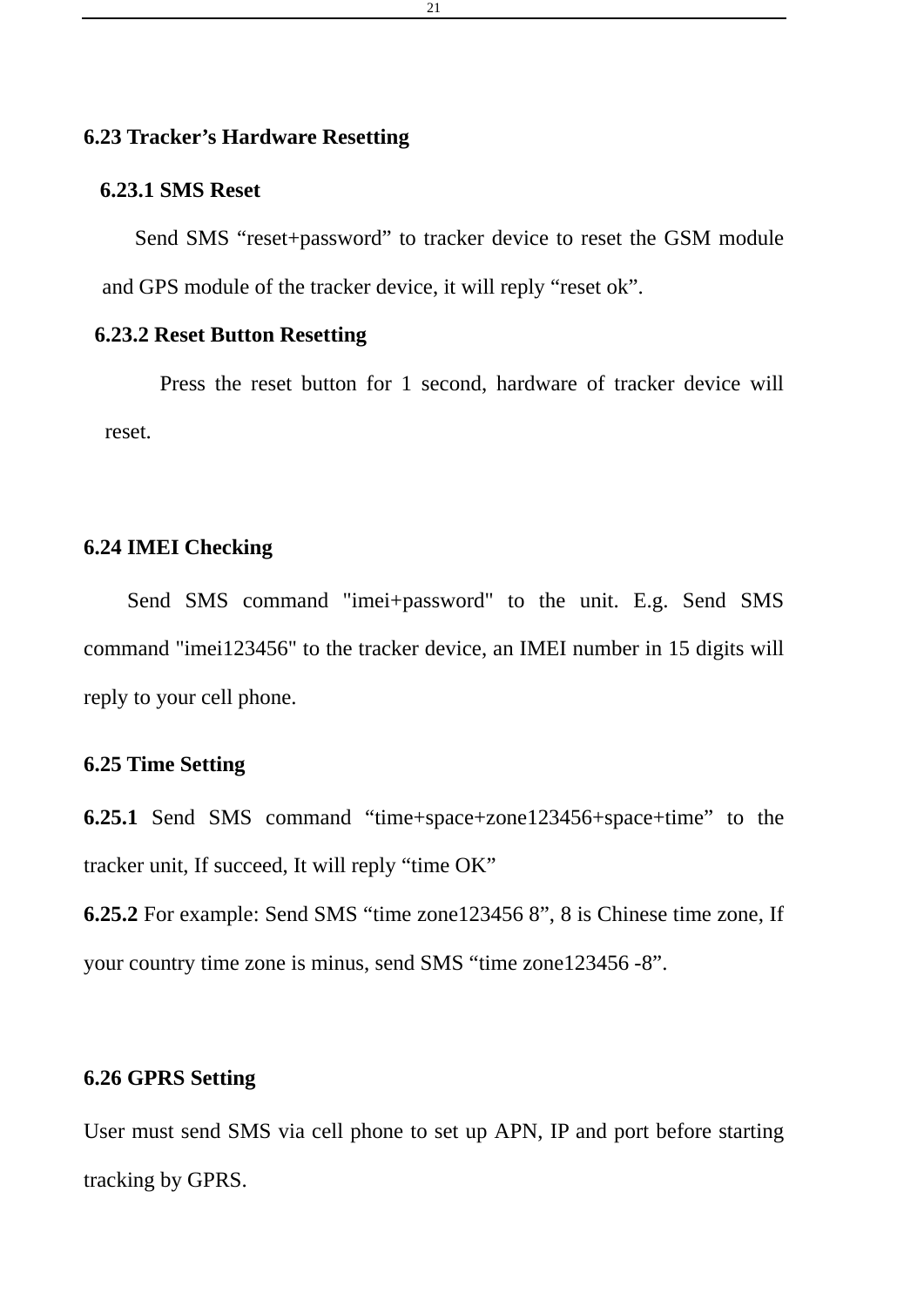# <span id="page-21-0"></span>**6.27 Setting up APN**

6.27.1 APN standards for Access Point Name and differs from country to country. For more information about your local APN, please inquire with your local GPRS network operator.

**6.27.2** Text the tracker a SMS "APN123456 + Space + your local APN" via a cell phone and if succeeded, the tracker will return the message "APN OK".

**6.27.3** E.g. Send SMS command "APN123456 CMNET". If succeeded, "APN OK" is returned by the tracker in SMS.

Notes: 123456 refer to password of tracker and CMNET is the APN of one of china GPRS Network Operator (China mobile).

# **6.28 GPRS User Name and password Setup**

**6.28.1** In most countries, the user name and password involving GPRS login are not compulsorily necessary, therefore, the entry can be skipped. For those countries requiring user name and password, please configure as following:

**6.28.2** Send SMS "up+123456+space+user+space+password"If succeeded, "user, password ok!" is returned by the tracker in SMS.

**6.28.3** For instance, send SMS "up123456 jonnes 666666" to the tracker, and if succeeded, the tracker returns "user, password OK"

Note: 123456 is tracker device password, jonnes is the user name for GPRS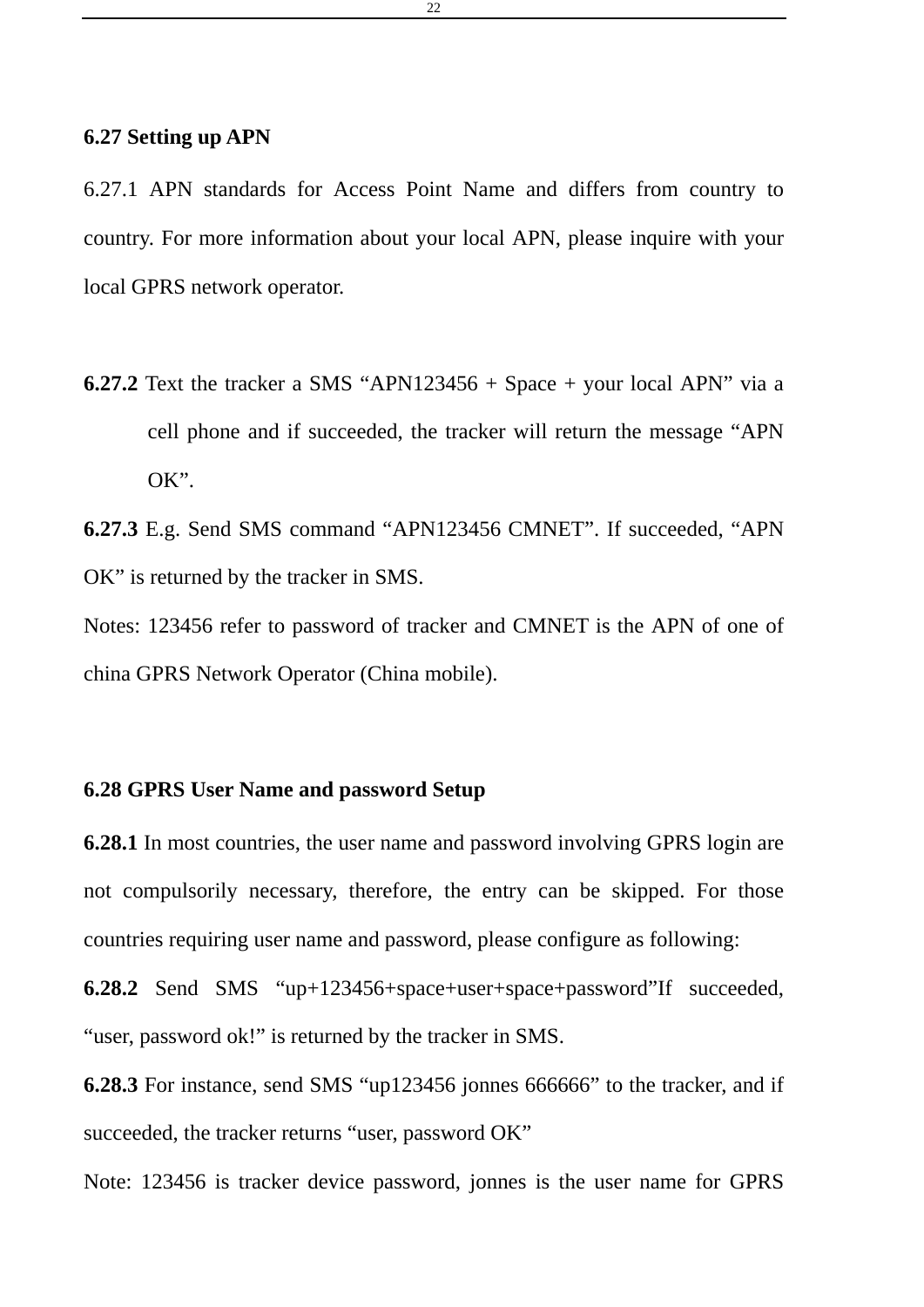<span id="page-22-0"></span>login, 666666 is the password for GPRS login.

# **6.29 IP and Port Setup**

**6.29.1**. Send SMS as below via a cell phone: adminip  $+ 123456 + Space + IP$ Address + Space + Port Number. If succeeded, "adminip OK" is returned by the device in SMS.

**6.29.2** E.g. Send SMS command "adminip123456 202.104.150.75 9000" to the tracker device, If succeeded, "adminip OK" is returned by the device in SMS. ( 123456 is default password, 202.104.150.75 is IP, 9000 is port).

# **6.30. Modes Switch between "SMS" and "GPRS"**

**6.30.1** The default mode is "SMS"

**6.30.2** Send SMS "GPRS+password" to the unit, and it will reply "GPRS ok!" it means tracker device has switched to "GPRS" mode.

**6.30.3** Send SMS "SMS+password" to the unit, it will reply "SMS ok!" and restore to "SMS" mode.

**6.31** User manual of web based and PC installation monitor software includes in the CD in the package box. [Software Platform User Manual]

#### **7**. **Cautions**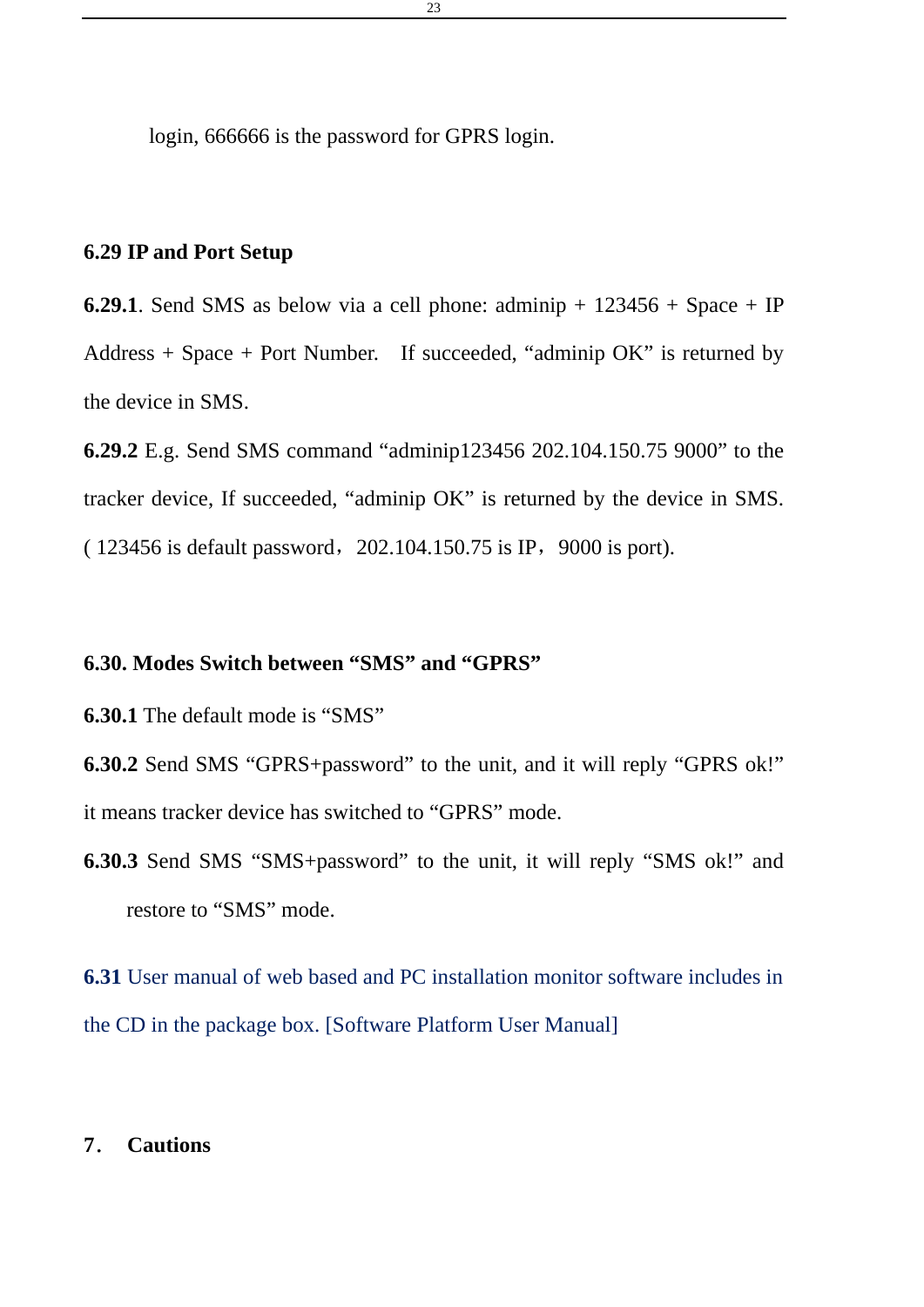# <span id="page-23-0"></span>**Please comply with the instructions to extend the unit life:**

1. Keep the unit dry. Any liquid, i.e. rain, moisture, may destroy or damage the inside circuitry.

2. Don't use & store the unit in dusty places.

3. Don't put the unit in overheated or overcooled places.

4. Handle carefully. Don't vibrate or shake it violently.

5. Clear the unit with a piece of dry cloth. Don't clean in chemicals, detergent.

6. Don't paint the unit, this may cause some foreign materials left in between the parts.

7. Don't disassemble or refit the unit.

8. Please read the user manual carefully before installation and operation, learn something more about the voltage range. Otherwise, it won't work properly or destroy the product.

| Faults       | Solution                                                 |
|--------------|----------------------------------------------------------|
| Startup Fail | Please check out the power wiring in correct place.      |
| Call Fail    | Check the GSM antenna connected. Check whether the       |
| Hang up Fail | In existence of an authorized number, an unauthorized    |
|              | number dials up the unit. Please initialize the unit and |

## **8**. **Faults & the Solutions**